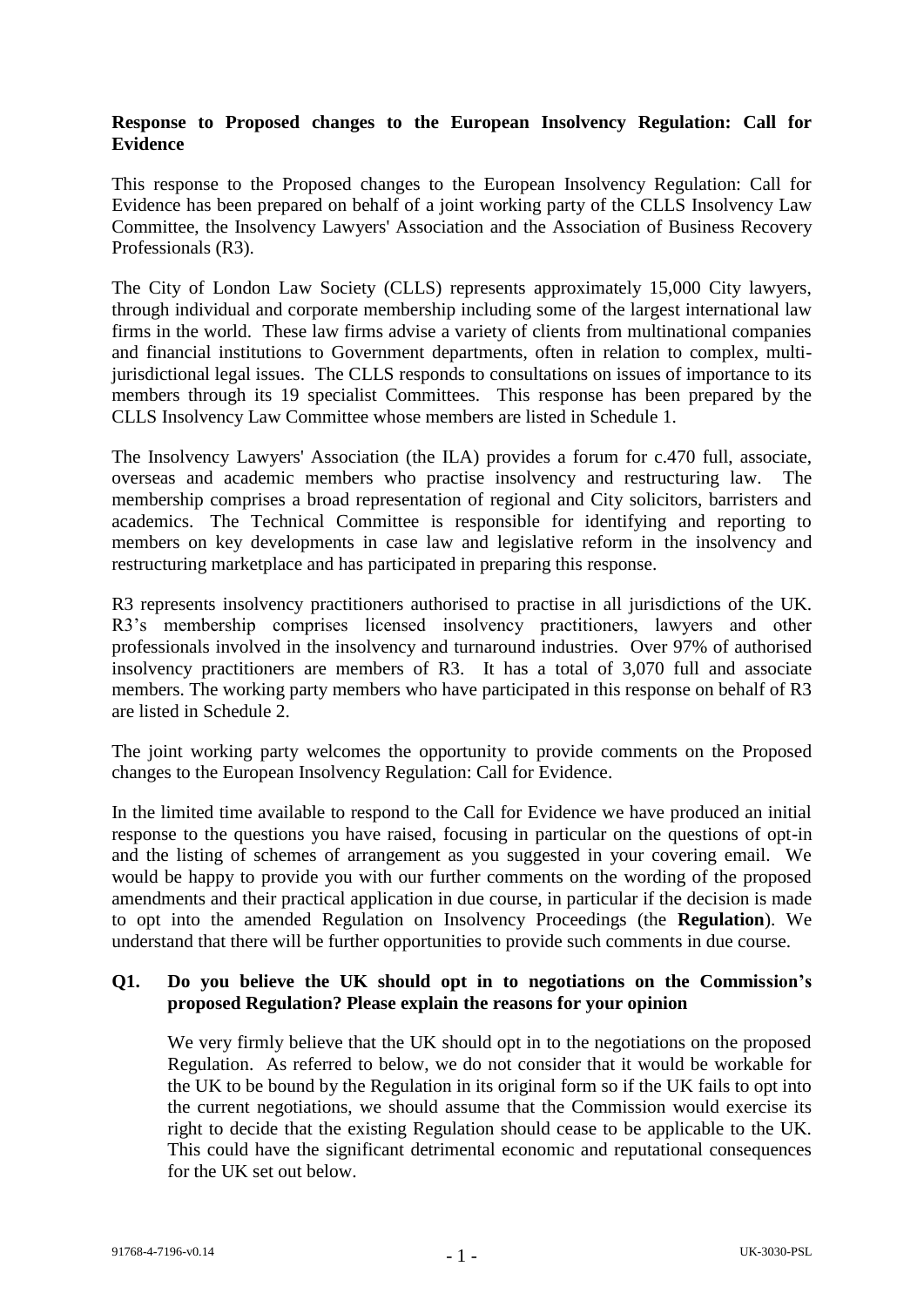Since 2002 and the introduction of the Regulation there has been an improvement in the efficiency and effectiveness of cross-border insolvency cases. The Regulation has provided clear rules for the allocation of jurisdiction and simplified and removed previous formalities (and therefore costs) in relation to the recognition and enforcement of insolvency processes which otherwise would have required multiple individual applications for recognition in each Member State where recognition was required. Further, the Regulation has on the whole provided a successful framework in which the various insolvency regimes in EU Member States can operate and interact. We consider that the UK should be seen to support any measures which increase cross-border efficiency and effectiveness and reduce costs.

From a UK perspective (and by way of example) the Regulation has facilitated cases such as MG Rover, Nortel, Schefenacker and Wind Hellas to make use of the UK jurisdiction (and its flexible restructuring processes) enabling preservation of the greatest value for creditors as a whole. Without the Regulation, such cases would at worst have suffered the fate of a disorderly break up in the UK and across Europe and at best the proceedings would have been centred in another EU Member State lacking the broad range of flexible insolvency procedures and access to financial and professional service firms on offer in the UK. The ability to use UK proceedings and have them automatically recognised across the EU facilitates the rescue of economically viable entities which could otherwise fail. While the companies to be rescued may not always be UK incorporated companies, there is likely to be a significant number of UK creditors and employees who will benefit from this process.

The operation of the Regulation in the UK has also provided a significant source of business to those operating in the restructuring market, including financial and professional services firms. For example on 14 January 2009, the English court appointed administrators in respect of 19 companies in the Nortel Group. This was on the basis that, in accordance with Article 3 of the Regulation, the English court was satisfied that 18 EMEA group companies (incorporated outside the UK) had their centre of main interests in England. Hence the court accepted that it had the requisite jurisdiction to open main insolvency proceedings. These types of cases contribute to the wider economy, in terms of the work they generate for professional services firms and the people they employ. The latest progress report for Nortel Networks UK Limited (in administration) dated January 2013 refers to professional services fees in excess of \$228m. The report also makes clear that the work has been apportioned in relation to the different EMEA companies which are also subject to English administration proceedings.

Other examples include Wind Hellas where the UK was chosen due to the flexibility of its insolvency processes. Preserving the opportunity for the UK to participate in these types of cross border workout or insolvency cases is essential to maintaining the UK's pre-eminent reputation as a restructuring jurisdiction. That will in turn maximise the tax revenue and employment opportunities that can result from the conduct of such cases in this jurisdiction.

Competitors in this market based in the EU would no doubt welcome any decision by the UK to opt out of the amendments to the Regulation and would see it as an opportunity to gain real commercial advantage. Furthermore, in many cases, the UK is chosen over a reorganisation pursuant to Chapter 11 of the US Bankruptcy Code because of the pan European recognition to such proceedings afforded by the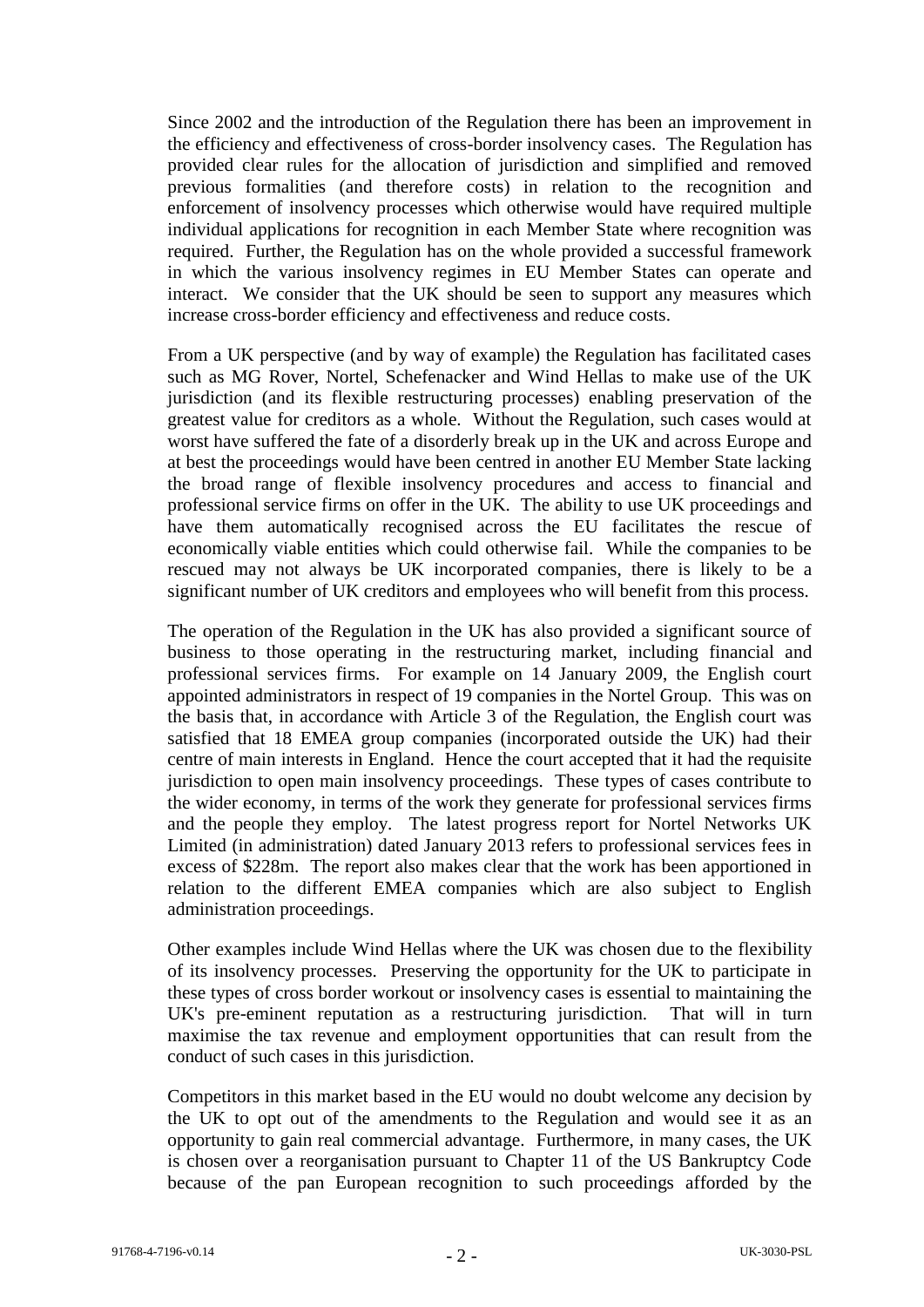Regulation. If there were no such benefit in using a UK procedure, many restructurings could end up being done out of the US (with the loss of reputation to the UK and opportunity to UK professionals that this would entail).

The risk of damaging the UK's reputation as a leading commercial centre by opting out of the proposed Regulation should also not be underestimated. At a time when business operates on an ever more global basis, methodologies to assist and rescue companies which are encountering financial difficulties need to be addressed on a similar global level.

It is therefore clearly in the UK's interests to remain at the centre of a global corporate rescue culture and not to retreat from cross-border insolvency treaties which seek to promote this culture. Furthermore, investor confidence in the insolvency and restructuring processes that are available if things go wrong will encourage those doing business to deal with UK companies at the start of their life-cycle. If financiers and investors are concerned that there is no clear framework for the recognition of insolvency processes if the borrower were to become distressed, this may cause those financiers and investors to insist that borrowing vehicles be established elsewhere in Europe. There is also a risk that investors may insist that a different law (other than English law) govern the finance documents if they have concerns about cross-border recognition. This could impact upon the ability to use an English Scheme of Arrangement to vary or discharge the indebtedness under such agreements for the reasons given below.

Finally, the Regulation must be seen in the context of the other cross-border insolvency developments of which it is part. It would make no sense for the UK to be part of the EEA Winding Up Directives for insurance undertakings and credit institutions having refused to participate in the broader regulatory regime that applies to other companies. In addition, the UNCITRAL Model Law which the UK has adopted through the Cross Border Insolvency Regulations uses a similar concept of centre of main interests. There could be a mismatch in the case law if the Model Law applied in the UK while the Regulation was inapplicable.

## **Q2. What would be the consequences of not opting in to the negotiations, in the event that the Council decided that the existing Regulation could no longer apply to the United Kingdom, for:**

- **(a) Insolvency proceedings in the United Kingdom;**
- **(b) UK creditors;**
- **(c) UK businesses.**

We consider that opting out of the negotiations would be contrary to the interests of the UK. The consequences of not opting in are that the existing benefits of the current Regulation could be lost entirely. It would be possible in theory for the UK to retain the benefit of the existing Regulation. In practice, other Member States are likely to resist this on the basis that such selective participation is unworkable. Indeed the UK would be left with the worst of both worlds if it remained subject to the outdated Regulation whilst other Member States benefited from the extended scope and clarification that an amended Regulation should provide.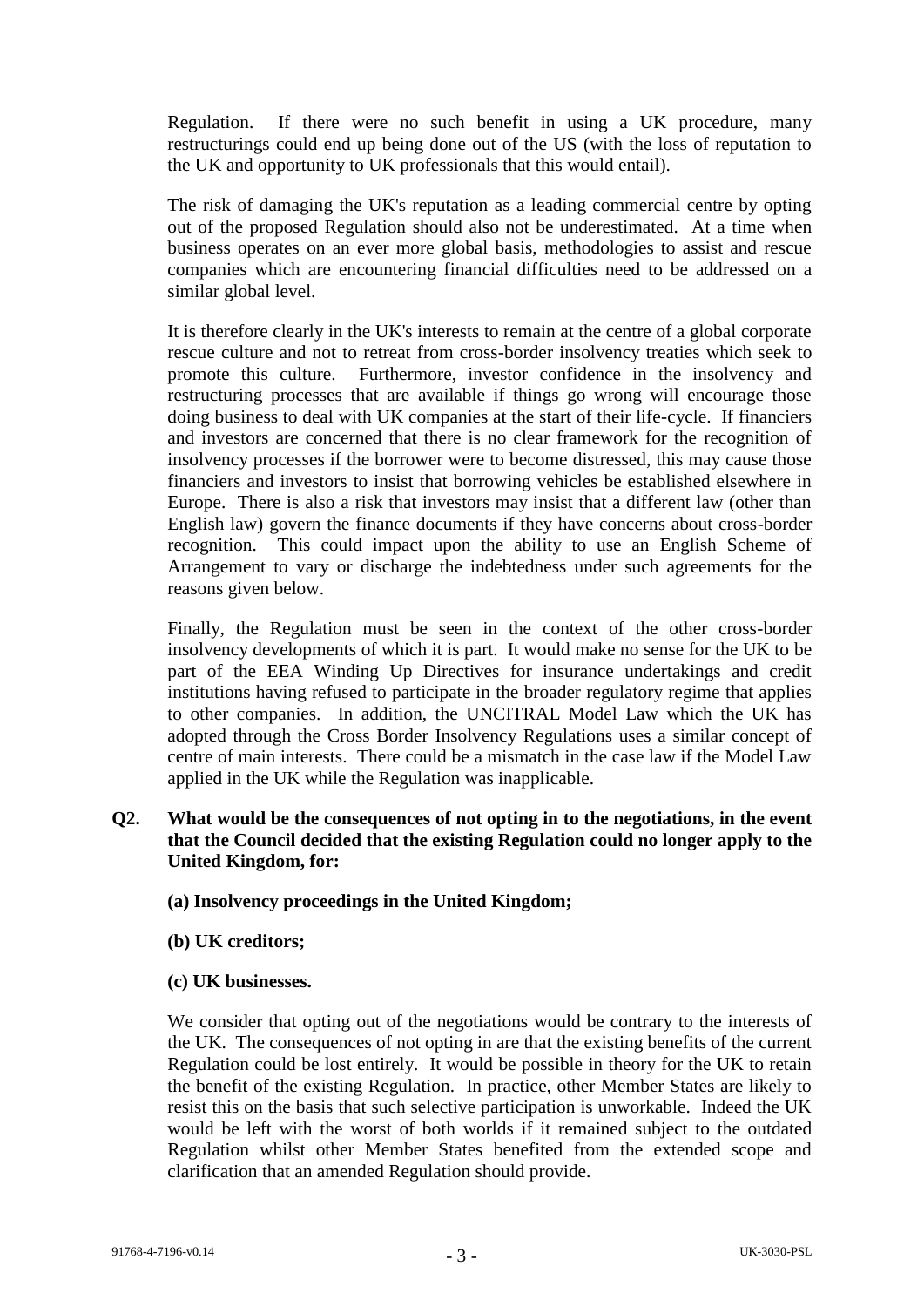This would put the UK at a serious disadvantage. It would be particularly acute in cases where more than one set of proceedings was taking place in relation to the same entity, as is the case with the Nortel estates in France where the UK would fall outside the new regime. Assuming the Regulation would fall away entirely, the consequences of lacking an automatic framework for recognising other Member States' insolvency proceedings in the UK and for insolvency proceedings in the UK not to have automatic recognition in the EU outside the UK, would be significant. Obtaining recognition of UK insolvency proceedings in other states would be more time consuming, costly and less certain in their outcome. Recognition would need to be determined, as was the case before the enactment of the Regulation, on a state by state basis.

Practitioners would consider this to be a retrograde step. The UK presently enjoys a position as one of the leading Member States in the restructuring and insolvency arena, providing means of restructuring businesses that are unavailable in other jurisdictions. In the World Bank "Doing Business" Report 2013, the UK is currently ranked 8<sup>th</sup> in the Doing Business Measure: Resolving Insolvency.

There is a risk that if the UK is not on a par with other jurisdictions it will risk losing its current commercial advantages, with the result that work opportunities for professional services businesses reduce accordingly. It may also result in multinational businesses choosing to locate their businesses elsewhere or deter counterparties from doing business with UK businesses due to the uncertain, time consuming and potentially very costly recovery process that would apply in the UK, should the businesses in question fail. This is recognised in the World Bank Doing Business Report 2013 which states "having a sound financial market infrastructure, courts and creditor and insolvency laws and credit and collateral registries improves access to credit."

In addition, from a costs perspective, if the Regulation falls away, the UK legislation, court practice, and procedures which have been operating for the last ten years would need to change. We consider that the costs of such changes are likely to be at least as burdensome as those envisaged on the implementation of any changes required to adhere to any amendments to the Regulation.

From a technical perspective, the Regulation is designed to complement other European measures such as the Brussels Regulation and Rome I as well as its "sister regulations" in relation to credit institutions and insurance undertakings. Consequential changes may therefore be necessary to the practice and approach in relation to these provisions, should the UK opt out of the Regulation.

### **Q3. What is the likely impact of the proposal to extend the scope of the Regulation?**

We are generally supportive of the steps taken to extend the scope of the Regulation; in particular we consider that it is a useful to include pre-insolvency/rescue proceedings within its scope. Doing so recognises the growing trend and importance of taking early action to prevent business failure and encourage business rescue. Extending the Regulation to such processes means that the proceedings will be given automatic and immediate European wide effect which is essential in today's market, where many businesses have interests that cross many borders. We do have some more detailed comments on the wording of the proposed amendments and their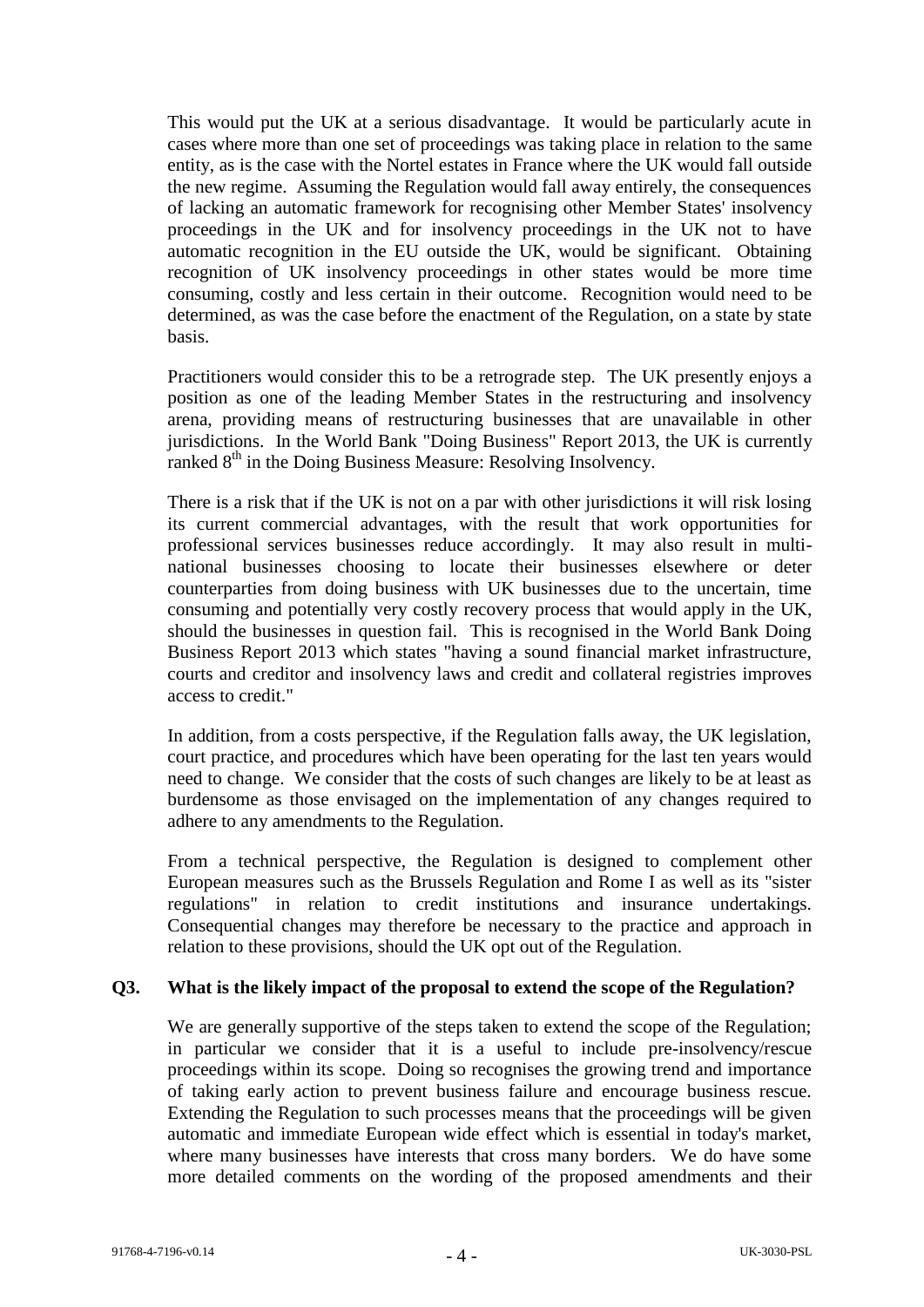practical application. We are happy to provide you with more assistance on these matters in due course. At present we consider that it would be more appropriate to provide you with detailed comments if or when the decision is taken to opt into the negotiations on amendment to the Regulation.

## **Q4. What are the likely costs and benefits of the amendments to the scope of the Regulation for UK insolvency proceedings; UK creditors and UK business?**

It is generally accepted that business rescue provides a better return (or chance of return) for creditors than formal insolvency proceedings. The proposed extension of the scope of the Regulation to rescue procedures should mean that UK creditors benefit from these processes. In addition, the recognition of rescue processes in respect of UK businesses across Europe should bring about cost savings so that insolvent or financially impaired estates or groups of companies can be managed in a co-ordinated way. Many of the proposed amendments including the increased scope, the exhaustive nature of the proceedings listed in Annex A, encouraged cooperation, and indeed some of the simple clarifications to the existing Regulation are welcomed and will bring costs savings by addressing previous areas of uncertainty.

We recognise that the amendments to the Regulation will give rise to some implementation costs. We consider that these costs would be far outweighed by the benefits that should result from any increase in the number of restructurings taking place in the UK following the amendments.

## **Q5. Should Schemes of Arrangement be added to Annex A to the Regulation?**

We are firmly of the view that Schemes of Arrangement should not be added to Annex A to the Regulation. We consider that the benefits derived from the different jurisdictional thresholds for sanctioning Schemes of Arrangement (broadly permitting rights under English law governed contracts to be varied through an English Scheme in appropriate circumstances) are capable of providing a better outcome in terms of value to creditors. Additionally, we believe that Schemes provide the UK with an important commercial advisory opportunity as well as enhancing the reputation of the UK as a leading commercial centre. This has been exemplified by recent schemes such as Rodenstock (€305m restructuring), SEAT PG (€1.5bn restructuring), Cortefiel  $(E1.4bn$  restructuring) and Global House Investment (\$1.7bn restructuring). It is unlikely that any of these scheme based restructurings would have been capable of facilitation in the UK had schemes of arrangement been subject to the jurisdictional thresholds imposed by the Regulation.

Many common law jurisdictions have a rule that an English law governed agreement can only be varied or modified by a process that is recognised and effective as a matter of English law. Hence it may well be necessary to use an English Scheme to vary an English law governed agreement if the effects of that Scheme are to be recognised in other common law jurisdictions (e.g. in Asia). If it were only possible to have a compromise proceeding in the place where the debtor had its centre of main interests, it is not clear whether that proceeding would be recognised outside the EU to the extent that it purported to vary an English law agreement. This could make the conduct of cross border restructurings more difficult.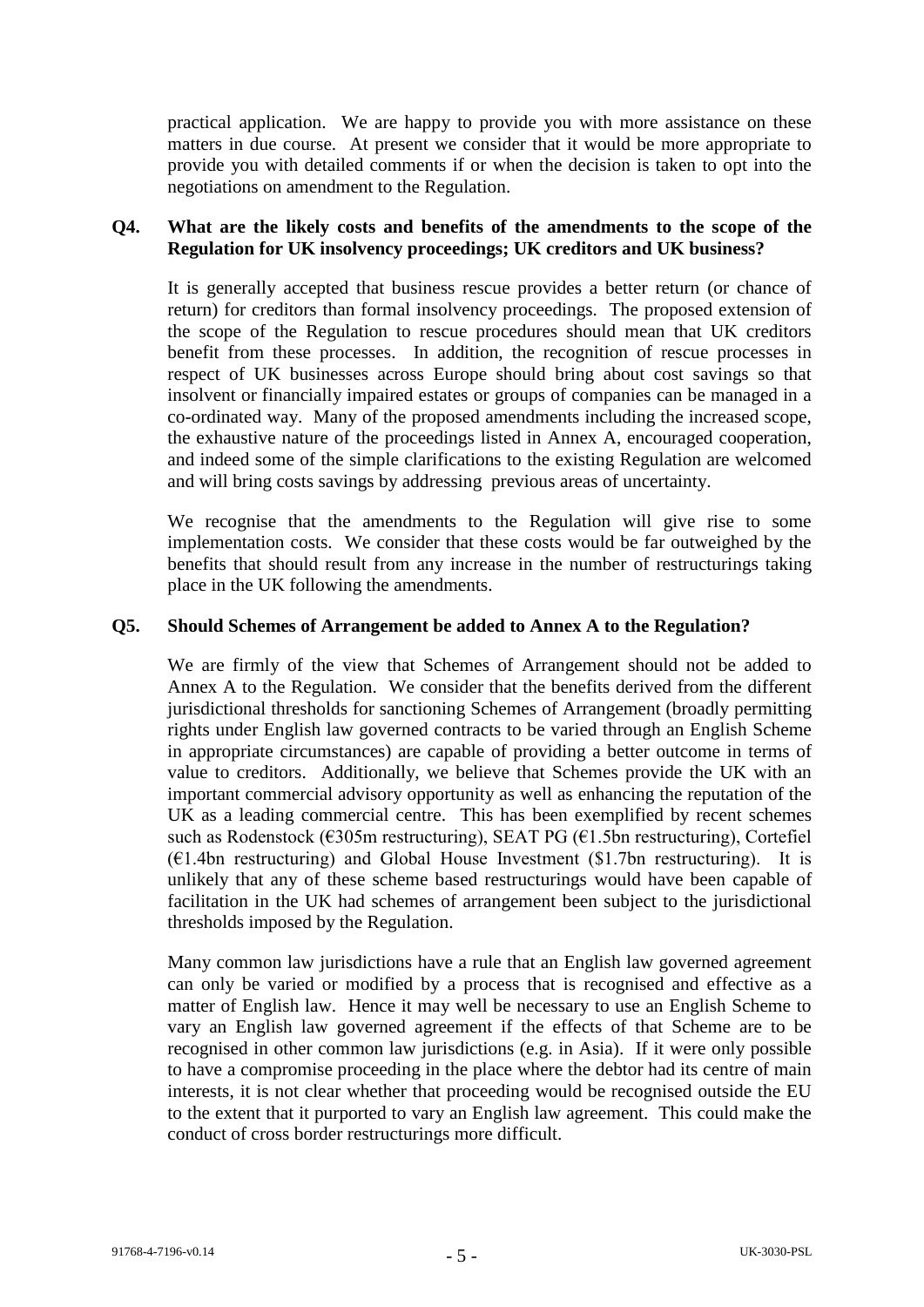Whilst the amendments to the Regulation seek to improve cooperation and coordination for group companies, they do not offer a complete solution. A Scheme bears considerable value in a group context. A Scheme can provide a complete and comprehensive mechanism for delivering a restructuring for complex multijurisdictional groups outside insolvency proceedings and at an earlier stage. By way of recent example, a scheme was recently used to restructure debts of  $E1$ . 7bn for Dutch and Bulgarian entities in the Vivacom Group. This would not have been feasible under the Regulation, whether in its current form or in a form that included the proposed amendments. Hence the use of Schemes of Arrangement in restructurings outside the Regulation far outweighs the advantages of having a Scheme automatically recognised by virtue of its inclusion within the scope of the Regulation.

Furthermore, a Scheme of Arrangement is a procedure under English companies' legislation that is also employed outside of insolvent restructurings. In addition, a Scheme will not always be a fully collective process since Schemes are often used to compromise claims between a company and some, as against all, of its creditors. It is therefore arguable that a Scheme does not fulfil the definition or satisfy the characteristics of proceedings as set out in Article 1 of the Regulation.

Outside the restructuring context Schemes are employed in a range of other circumstances that do not relate to companies in financial distress at all. Examples are the use of Schemes in solvent corporate reorganisations, acquisitions and demergers, returning capital to shareholders, or in removing minority shareholders. For many years Schemes have also been used by insurance companies to bring an end to their exposure to long term liabilities resulting from matters such as asbestos risks. As the Scheme procedure has such a variety of uses, we do not consider that it is appropriate to treat Schemes in the same way as treated as an insolvency process under the Regulation. Not all Schemes of Arrangement relate to or concern financially distressed entities. The result is that seeking to include in the Regulation only those Schemes that applied to financially distressed entities, while superficially attractive, would create material difficulties of definition and application in practice.

## **Q6. What are the likely impacts of the proposed amendments to the jurisdiction to open insolvency proceedings for UK insolvency proceedings, UK creditors and UK business?**

The proposed amendments to jurisdiction for opening insolvency proceedings largely reflect the current approach of the UK courts and essentially follow the clarification that we have received to date on the operation of the Regulation and guidance given by the Court of Justice of the European Union. It is helpful that the proposed amendments exclude restrictions on the movement of centre of main interests and that no "look back" period is introduced into the assessment of a centre of main interests. Such amendments would have caused serious challenges to the application of the Regulation in cases such as those highlighted in our answer to question 1. In addition, the amendment to recital 4 (which clarifies that the Regulation seeks to "avoid incentives for the parties to transfer assets or judicial proceedings from one Member State to another, seeking to obtain a more favourable legal position to the detriment of the general body of the creditors….") is also to be welcomed. This provides legislative recognition of the benefits of moving the centre of main interests to utilise the best insolvency or restructuring proceeding possibly available.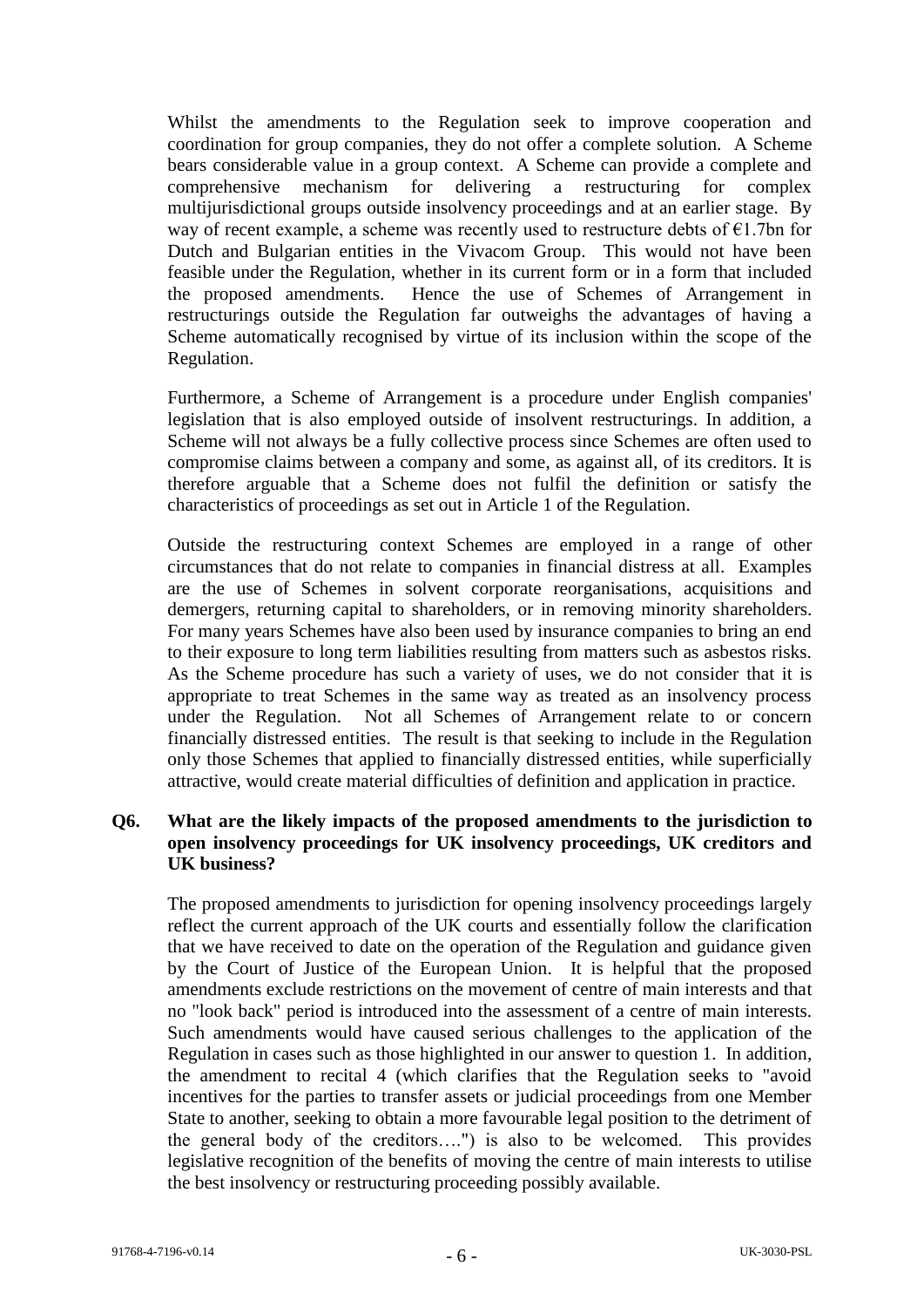As we have already mentioned, we will provide you with more detailed comments on the proposed amendments in due course. We do consider that the ability for creditors resident or domiciled in a Member State different to that where insolvency proceedings take place to challenge the opening of main proceedings may create uncertainty and delays and could be potentially unworkable. We consider that these aspects are best dealt with by the local courts. Such rights are not objectionable given that rights of appeal are seen as a fundamental right under EU law. However, all creditors should be given this right of appeal. Local creditors are not always granted a right of appeal under the relevant local law. The development of a two tier appeal system is undesirable. Most importantly, however, the rights of individual creditors to appeal would need to be carefully balanced in cases where speed and certainty is of the essence.

#### **Q7. What are the likely impacts of the proposed amendments for opening secondary proceedings for UK insolvency proceedings, UK creditors and UK business?**

We consider that proposed amendments for secondary proceedings should reduce the number of competing proceedings that are commenced in relation to the same distressed entities. The amendments also advocate a more co-ordinated approach to any multiple proceedings that may be necessary. These should improve the chances of business rescue both in the UK and across Europe. The proposed amendments which facilitate and encourage rescue should also assist in the more efficient and expeditious conduct and disposal of proceedings, again promoting rescue rather than value destroying formal liquidation proceedings. This should in turn reduce the cost of proceedings to the ultimate benefit of UK businesses and their creditors.

## **Q8. Do existing UK systems meet the proposed requirements for publicity and lodging of claims in the amended Regulation?**

We do not consider that the proposed requirements for publicity in lodging claims will require significant changes to the existing systems in the UK. But it should be recognised that some changes will be required to meet the objectives of the amendments. We are unable to comment on the costs of upgrading and maintaining the UK system. On the assumption that the figures suggested in the Commission's report and referred to the impact assessment of this Call for Evidence are broadly accurate, relatively speaking the costs are far outweighed by the benefits that would be gained by opting in. Those costs should not be considered a determining factor in whether the UK opts in to the amendments. Irrespective of the changes that may be required as a result of the amendments, UK businesses would in any event benefit from the introduction of a modernised register of claims at a national level.

Both the London Gazette and Companies House presently have publicly available information in relation to insolvency cases. The Gazette's website is the only online source which provides most of the information required by Article 20(a) free of charge. The Gazette does not however provide details of the closure of proceedings. The Companies House web check service provides some limited free information regarding a company's insolvency history. For a small fee it provides access to all the documents filed at Companies House in relation to a company's insolvency proceedings. These documents provide most of the information required by Article  $20(a)$ .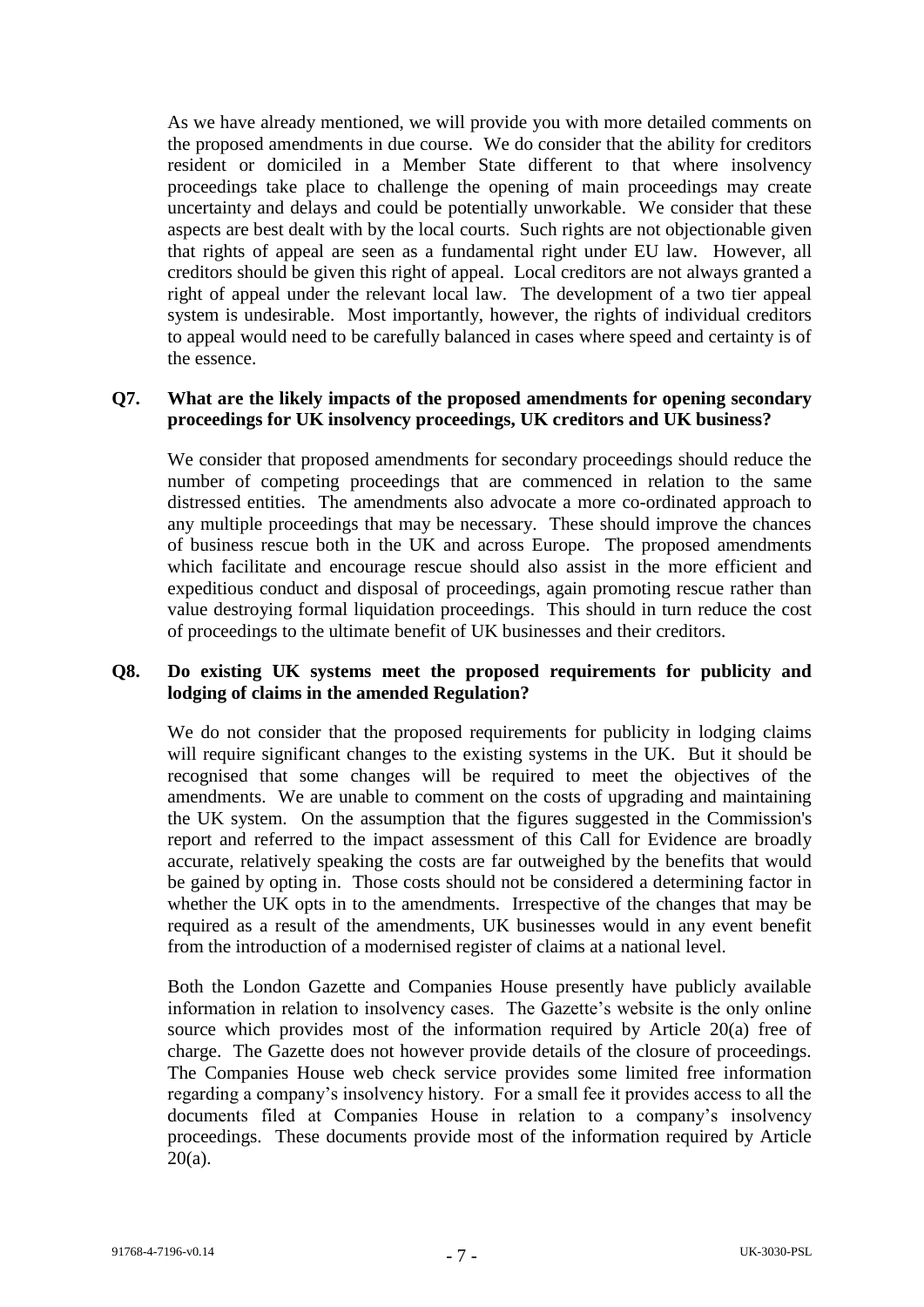The main disadvantage with the current databases is that: (i) they are historic and there is often a time delay between the commencement of the insolvency and the materials being made available (this can vary from days to weeks to months); and (ii) they are not always easy to search (in particular the Gazette). In order to meet the transparency objectives of the Regulation and avoid duplication of proceedings, the time taken to make the information available needs to be improved and the search facilities need to be made easier and more reliable. Having an online mechanism seems the most appropriate way of doing this.

In addition to the Companies Register and the Gazette, the Central Registry of Winding-up Petitions at the Companies Court maintains a register of all winding-up petitions issued in England and Wales. Whilst it is possible to search against a company's name by telephone or by attending the offices of the Companies Court in person, there is no central register of administration applications or notices of intention to appoint administrators. However, a search of the central registry of winding-up petitions may reveal any outstanding administration applications (both in and out of court) issued in London against the company in question. In addition calls can be made to the Chancery division of the nearest court to the company's registered office and trading address, to see if an administration application has been issued. However, not all courts are willing or able to respond to such requests. This patchwork coverage should be replaced by a comprehensive one.

In summary, whilst much of the information is already available, in order to be useful and meet the requirements proposed by the amended Regulation, the information needs to be processed more efficiently and made more readily available and accessible. Ignoring the costs of any upgrade, having an updated register may even bring about costs savings in the medium to longer term. A more simple and streamlined system would benefit all who need to find information concerning insolvency and restructuring proceedings.

### **Q9. Do you foresee any issues with the minimum 45 day notice period for foreign creditors to lodge their claims?**

Generally speaking we do not foresee any insurmountable issues with the minimum 45 day notice period for foreign creditors to lodge their claims. Indeed it should be recognised that in many complex cases creditors will usually be allowed further time in which to lodge their claims. There will be some amendments required to some of the Insolvency Rules (but if the UK were to opt out of the Regulation, there would need to be changes to the legislation in any event).

There may nevertheless be particular instances where having a fixed minimum claims lodgement period would not promote the interests of the creditors. An example would be where a company is looking to agree a proposal with its creditors and is under severe financial and time pressures to resolve those issues. It may therefore be advisable for the claims lodgement process to have some flexibility built in to address such cases.

It would be helpful to clarify whether the 45 day notice period is intended only to apply where claims are submitted for distribution purposes or whether the 45 day notice period is also intended to apply to the submission of claims for voting purposes at creditors' meetings. In some schemes of arrangement cases the ability to set a short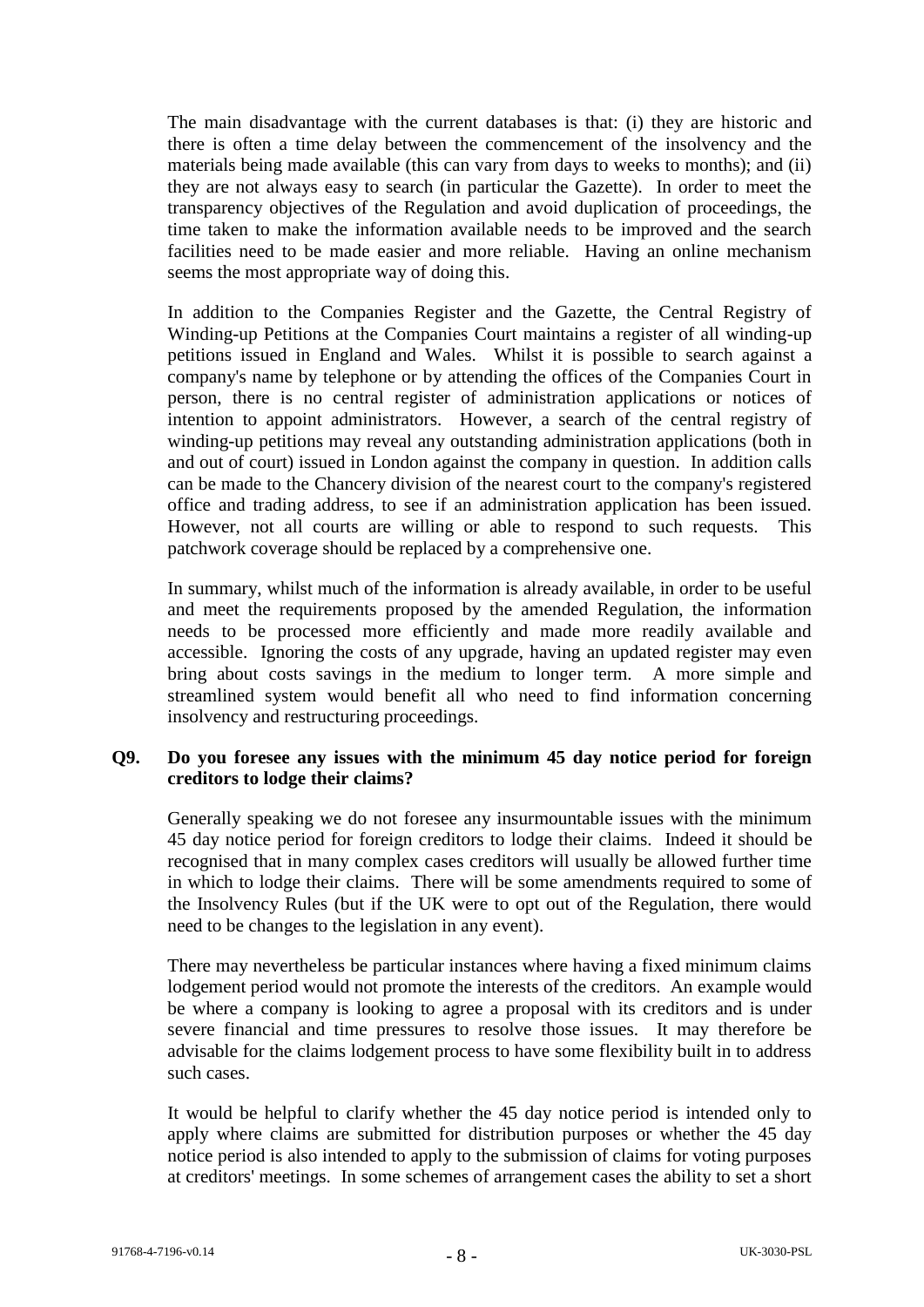claim "bar date" can be beneficial to its overall success in effecting the restructuring (perhaps another reason why schemes ought to remain outwith the Regulation).

### **Q10. What are the likely costs and benefits for UK interests under the proposed changes?**

We consider that the proposals to amend and improve notice periods will give third parties better visibility of ongoing restructuring or insolvency proceedings and thereby avoid duplicate proceedings and the unnecessary costs that would result from the commencement of such proceedings. We also consider that it might be helpful to standardise claim forms. Even if the UK opts out from this consultation process and the reforms to the Regulation under consideration, UK creditors participating in proceedings in other Member States will still be subject to the changes and need to familiarise themselves with the way the changes will operate in practice.

### **Q11. Will the proposed framework improve insolvency proceedings for members of groups of companies in the EU?**

We consider that the proposed alterations to the conduct of insolvency proceedings in groups of companies could lead to greater efficiencies and enhanced benefits for creditors and other stakeholders.

### **Q12. Are there any specific costs or benefits you can identify for UK interests (individuals and companies in insolvency proceedings, UK creditors and UK businesses)?**

We consider that the proposed alterations to the conduct of group insolvencies should save costs. The proposed amendments introduce greater flexibility and in fact adopt many of the practices pioneered by UK restructuring and insolvency practitioners.

## **Q13. What changes to UK insolvency legislation would be required to give effect to the proposed Regulation?**

We consider that there will be some changes required, in particular, to the Insolvency Rules and statutory forms as identified in the Call for Evidence. In the time allowed we have not carried out a detailed assessment of the possible impact of the proposed alterations to the Regulation to the UK insolvency legislation but we are happy to assist with this analysis in the future assuming that the UK does not opt out of the negotiation process. We also consider that this may be addressed in conjunction with the ongoing modernisation project that is currently being undertaken by the Insolvency Service.

25 February 2013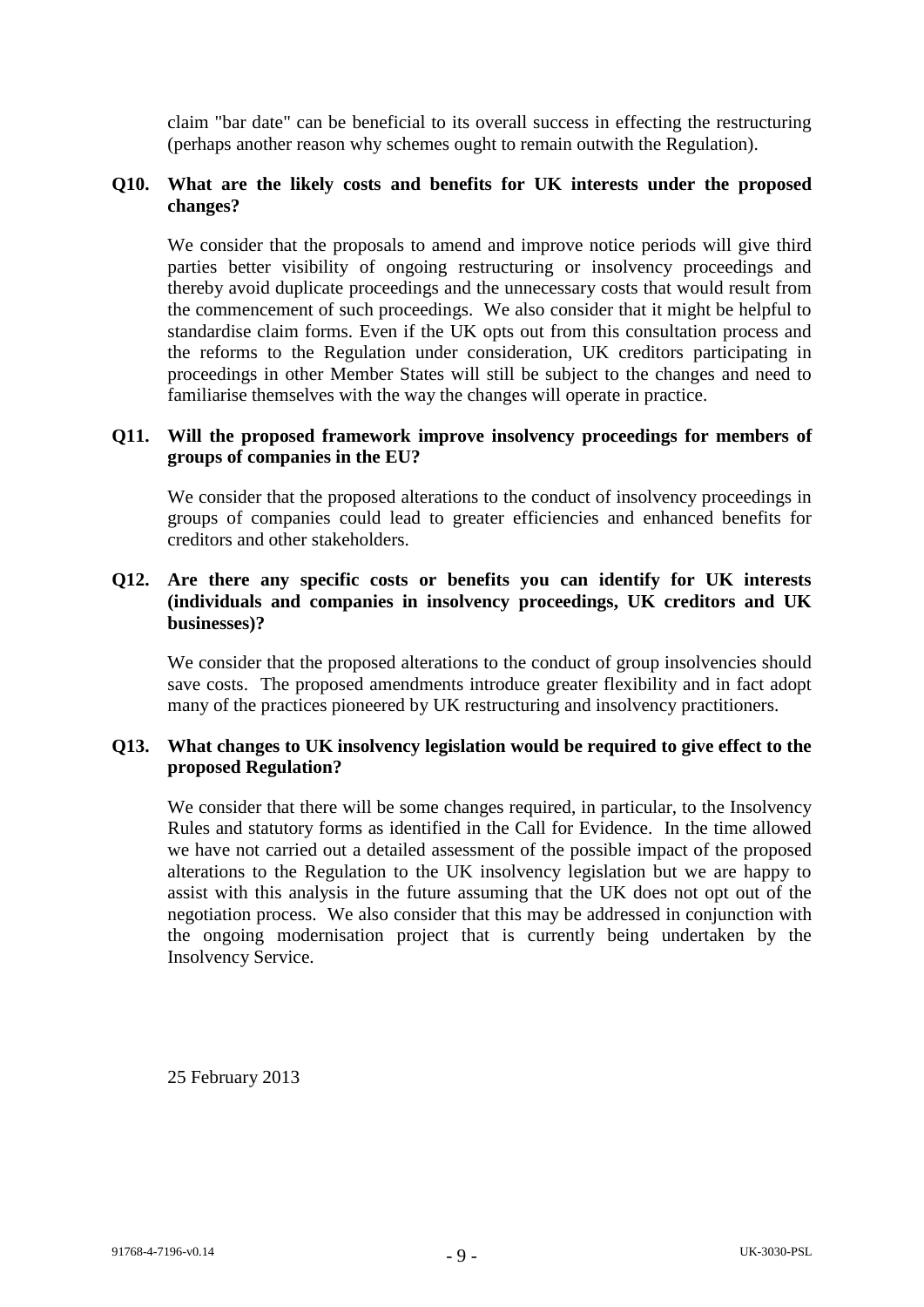### **SCHEDULE 1**

#### **THE CITY OF LONDON LAW SOCIETY**

## **INSOLVENCY LAW COMMITTEE**

Individuals and firms represented on this Committee are as follows:

Hamish Anderson (Norton Rose LLP) (Chairman)

- K. Baird (Freshfields Bruckhaus Deringer LLP) (Deputy Chairman)
- N. Barnett (SNR Denton LLP)
- T. Bugg (Linklaters LLP)
- A.Cohen (Clifford Chance LLP)
- P. Corr (Sidley Austin LLP)
- S. Foster (Hogan Lovells International LLP)
- S. Frith (Stephenson Harwood)
- S. Gale (Herbert Smith Freehills LLP)
- I. Hodgson (Slaughter and May)
- B. Larkin (Berwin Leighton Paisner LLP)
- C. Mallon (Skadden Arps Slate Meagher & Flom (UK) LLP)
- Ms J. Marshall (Allen & Overy LLP)
- B. Nurse (Eversheds LLP)
- J.H.D. Roome (Bingham McCutchen LLP)
- P. Wiltshire (CMS Cameron McKenna LLP)
- M. Woollard (S.J. Berwin LLP)